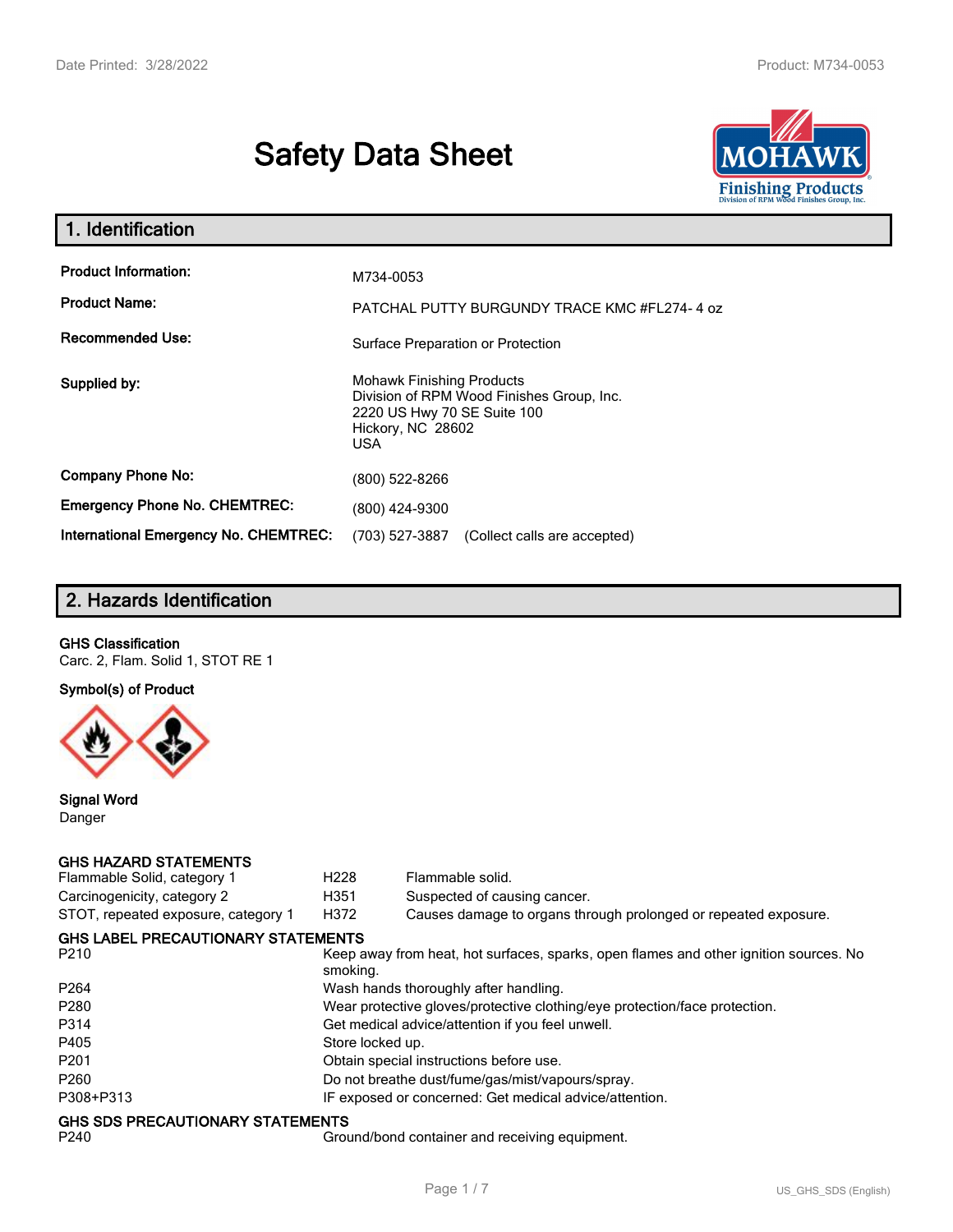P241 Use explosion-proof electrical/ventilating/lighting/ equipment. P270 Do not eat, drink or smoke when using this product.

## **3. Composition/Information on ingredients**

| <b>Chemical Name</b>            | CAS-No.    | <u>Wt. %</u> | <b>GHS Symbols</b> | <b>GHS Statements</b> |
|---------------------------------|------------|--------------|--------------------|-----------------------|
| crystalline silica              | 14808-60-7 | 40-55        | No Information     | No Information        |
| aliphatic petroleum distillates | 64742-88-7 | 10-25        | GHS07-GHS08        | H304-332-372          |
| aliphatic petroleum distillates | 64742-47-8 | $2.5 - 10$   | GHS07-GHS08        | H304-332              |
| modified complex hydrocarbon    | 64742-60-5 | $2.5 - 10$   | GHS07              | H332                  |
| mixed glycercides               | 68308-54-3 | $2.5 - 10$   | No Information     | No Information        |
| iron oxide                      | 1309-37-1  | $2.5 - 10$   | No Information     | No Information        |
| polyethylene wax                | 8002-74-2  | $2.5 - 10$   | GHS07              | H332                  |
| titanium dioxide                | 13463-67-7 | $0.1 - 1.0$  | GHS08              | H351                  |

The exact percentage (concentration) of ingredients is being withheld as a trade secret.

The text for GHS Hazard Statements shown above (if any) is given in the "Other information" Section.

## **4. First-aid Measures**



FIRST AID - EYE CONTACT: IF IN EYES: Rinse cautiously with water for several minutes. Remove contact lenses, if present and easy to do. Continue rinsing. If eye irritation persists: Get medical advice/attention.

FIRST AID - SKIN CONTACT: IF ON SKIN: Gently wash with plenty of Soap and Water. If skin irritation occurs: Get medical advice/ attention.

FIRST AID - INGESTION: IF SWALLOWED: rinse mouth. Do NOT induce vomiting. IF exposed or if you feel unwell: Call a POISON CENTER or doctor/physician.

FIRST AID - INHALATION: IF INHALED: If breathing is difficult, remove victim to fresh air and keep at rest in a position comfortable for breathing. IF exposed or if you feel unwell: Call a POISON CENTER or doctor/physician.

## **5. Fire-fighting Measures**

**SPECIAL FIREFIGHTING PROCEDURES:** Evacuate all persons from the fire area to a safe location. Move non-burning material, as feasible, to a safe location as soon as possible. Fire fighters should be protected from potential explosion hazards while extinguishing the fire. Wear self-contained breathing apparatus (SCBA) and full fire-fighting protective clothing. Thoroughly decontaminate all protective equipment after use. Containers of this material may build up pressure if exposed to heat (fire). Use water spray to cool fire-exposed containers. Use water spray to disperse vapors if a spill or leak has not ignited. This precaution will help prevent the accumulation of an explosive vapor-air mixture after the initial fire is extinguished.

**FIREFIGHTING EQUIPMENT:** This is a NFPA/OSHA flammable solid. Follow NFPA 400, Chapters 5 and 13 for fire protection and fire suppression. Use a dry chemical, carbon dioxide, or similar ABC fire extinguisher for incipient fires. Water may be used to cool and prevent rupture of containers that are exposed to heat from fire.

## **6. Accidental Release Measures**

#### **ENVIRONMENTAL MEASURES:** No Information

**STEPS TO BE TAKEN IN CASE MATERIAL IS RELEASED OR SPILLED:** Follow personal protective equipment recommendations found in Section VIII. Personal protective equipment needs must be evaluated based on information provided on this sheet and the special circumstances created by the spill including; the material spilled, the quantity of the spill, the area in which the spill occurred, and the training and the expertise of employees in the area responding to the spill. Never exceed any occupational exposure limits. Shut off ignition sources; including electrical equipment and flames. Do not allow smoking in the area. Do not allow the spilled product to enter public drainage system or open waterways.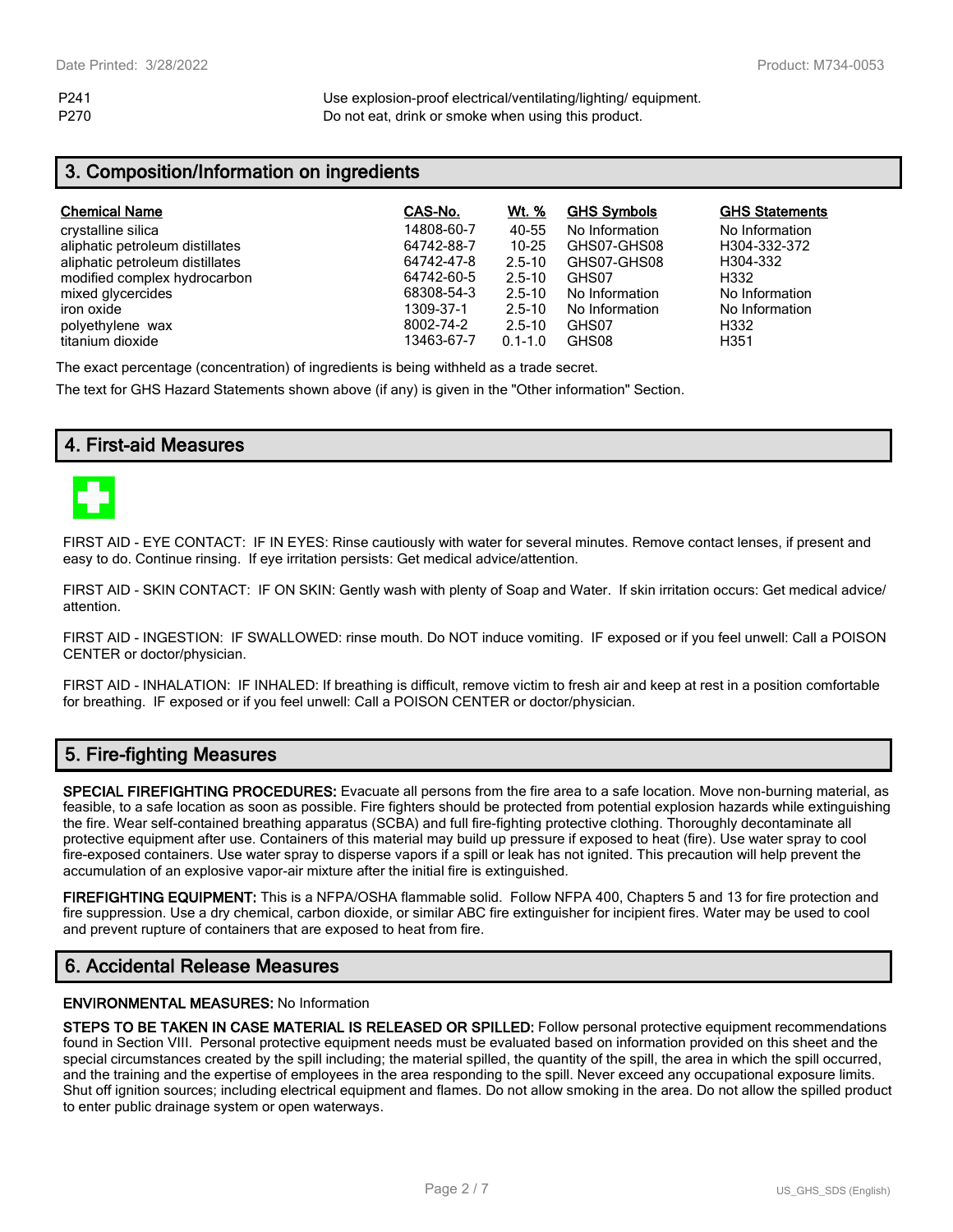## **7. Handling and Storage**



**HANDLING:** Avoid inhalation and contact with eyes, skin, and clothing. Wash hands thoroughly after handling and before eating or drinking. In keeping with safe handling practices, avoid ignition sources (smoking, flames, pilot lights, electrical sparks); ground and bond containers when transferring the material to prevent static electricity sparks that could ignite vapor and use spark proof tools and explosion proof equipment. Empty containers may retain product residue or vapor. Do not pressurize, cut, weld, braze, solder, drill, grind, or expose container to heat, flame, sparks, static electricity, or other sources of ignition. Any of these actions can potentially cause an explosion that may lead to injury.

**STORAGE:** Keep containers closed when not in use. Store in cool well ventilated space away from incompatible materials.

## **8. Exposure Controls/Personal Protection**

| Ingredients with Occupational Exposure Limits<br><b>Chemical Name</b> | <b>ACGIH TLV-TWA</b>   | <b>ACGIH-TLV STEL</b> | <b>OSHA PEL-TWA</b> | <b>OSHA PEL-CEILING</b> |
|-----------------------------------------------------------------------|------------------------|-----------------------|---------------------|-------------------------|
| crystalline silica                                                    | $0.025 \text{ mg/m}$ 3 | N.D.                  | $50 \mu q/m3$       | N.D.                    |
| aliphatic petroleum distillates                                       | N.D.                   | N.D.                  | N.D.                | N.D.                    |
| aliphatic petroleum distillates                                       | N.D.                   | N.D.                  | N.D.                | N.D.                    |
| modified complex hydrocarbon                                          | N.D.                   | N.D.                  | N.D.                | N.D.                    |
| mixed glycercides                                                     | N.D.                   | N.D.                  | N.D.                | N.D.                    |
| iron oxide                                                            | $5 \text{ mg/m}$       | N.D.                  | $10 \text{ mg/m}$   | N.D.                    |
| polyethylene wax                                                      | $2 \text{ mg/m}$       | N.D.                  | N.D.                | N.D.                    |
| titanium dioxide                                                      | $10 \text{ mg/m}$      | N.D.                  | $15 \text{ mg/m}$   | N.D.                    |

**Further Advice: MEL = Maximum Exposure Limit OES = Occupational Exposure Standard SUP = Supplier's Recommendation Sk = Skin Sensitizer N.E. = Not Established N.D. = Not Determined**

## **Personal Protection**

**RESPIRATORY PROTECTION:** In case of insufficient ventilation wear suitable respiratory equipment.

**SKIN PROTECTION:** Wear chemical resistant footwear and clothing such as gloves, an apron or a whole body suit as appropriate.



**EYE PROTECTION:** Safety glasses



**OTHER PROTECTIVE EQUIPMENT:** No Information



**HYGIENIC PRACTICES:** It is good practice to avoid contact with the product and/or its vapors, mists or dust by using appropriate protective measures. Wash thoroughly after handling and before eating or drinking.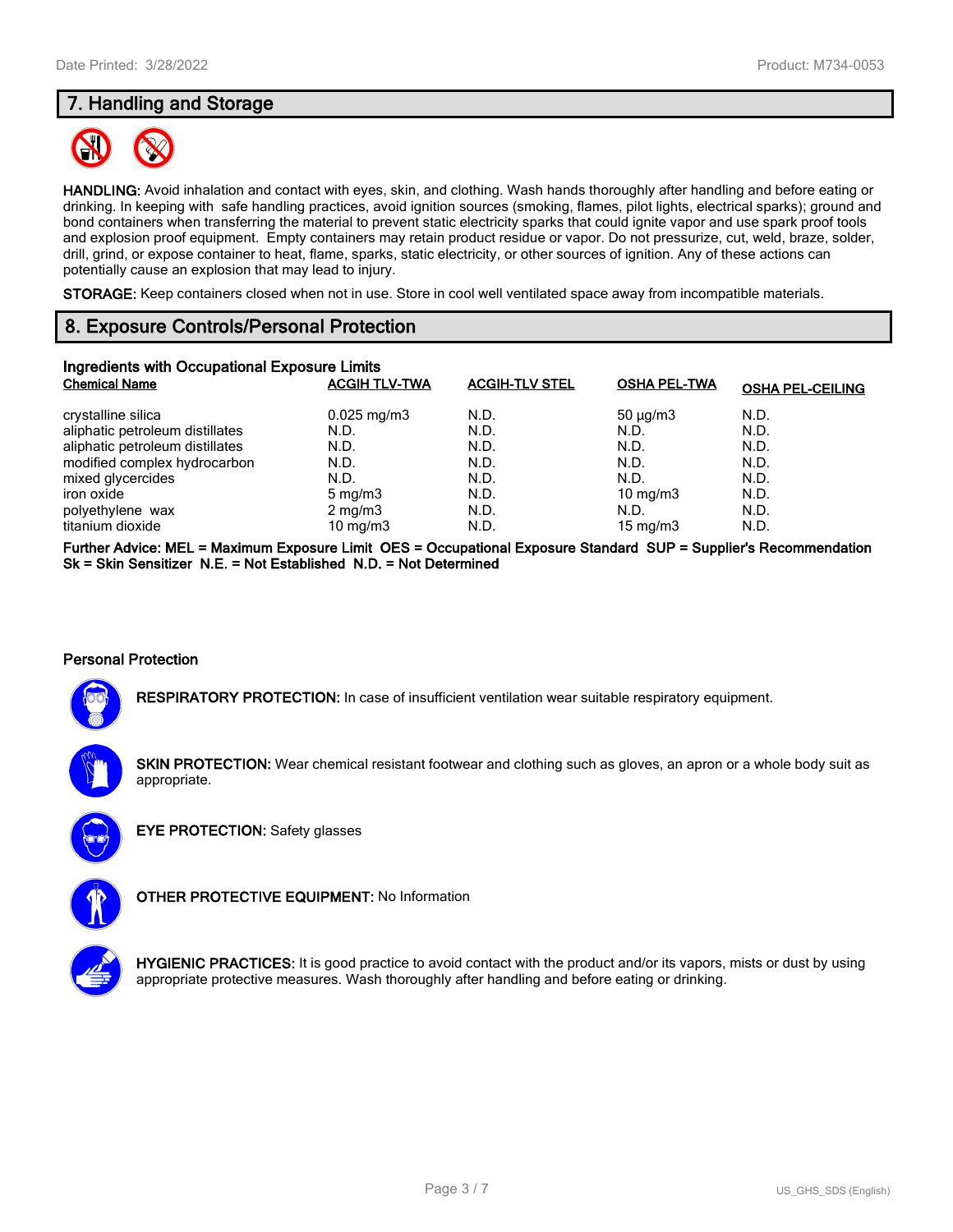**N.I. = No Information**

## **9. Physical and Chemical Properties**

| Appearance:                    | Solid                            | <b>Physical State:</b>                      | <b>SOLID</b>   |
|--------------------------------|----------------------------------|---------------------------------------------|----------------|
| Odor:                          | Oily Hydrocarbon                 | <b>Odor Threshold:</b>                      | Not determined |
| Density, g/cm3:                | 1.306                            | pH:                                         | Not determined |
| Freeze Point, °F:              | Not determined                   | <b>Viscosity:</b>                           | Not determined |
| <b>Solubility in Water:</b>    | Not determined                   | Partition Coefficient, n-octanol/<br>water: | Not determined |
| Decomposition temperature, °F: | Not determined                   | <b>Explosive Limits, %:</b>                 | Not determined |
| Boiling Range, °F:             | Not determined                   | Flash Point, °F:                            | 120 °F         |
| Combustibility:                | <b>Supports Combustion</b>       | Auto-Ignition Temperature, °F:              | Not determined |
| <b>Evaporation Rate:</b>       | <b>Faster than Diethyl Ether</b> | Vapor Pressure, mmHg:                       | Not determined |
| <b>Vapor Density:</b>          | Not determined                   |                                             |                |

## **10. Stability and reactivity**

**STABILITY:** Stable under normal conditions.

**CONDITIONS TO AVOID:** Heat, flames and sparks.

**INCOMPATIBILITY:** Acids, Bases, Oxidizing agents

**HAZARDOUS DECOMPOSITION PRODUCTS:** Not determined.

## **11. Toxicological information**

**Practical Experiences**

**EMERGENCY OVERVIEW:** No Information

**EFFECT OF OVEREXPOSURE - EYE CONTACT:** No Information

**EFFECT OF OVEREXPOSURE - INGESTION:** No Information

**EFFECT OF OVEREXPOSURE - INHALATION:** No Information

**EFFECT OF OVEREXPOSURE - SKIN CONTACT:** No Information

**CARCINOGENICITY:** May cause cancer.

This product contains Titanium Dioxide, which is listed by IARC as possibly carcinogenic to humans (Group 2B). This listing is based on inadequate evidence of carcinogenicity in humans and sufficient evidence in experimental animals. This classification is relevant when exposed to titanium dioxide in dust or powder form only, including cured product that is subject to sanding, grinding, cutting, or other surface preparation activities.

#### **PRIMARY ROUTE(S) OF ENTRY:**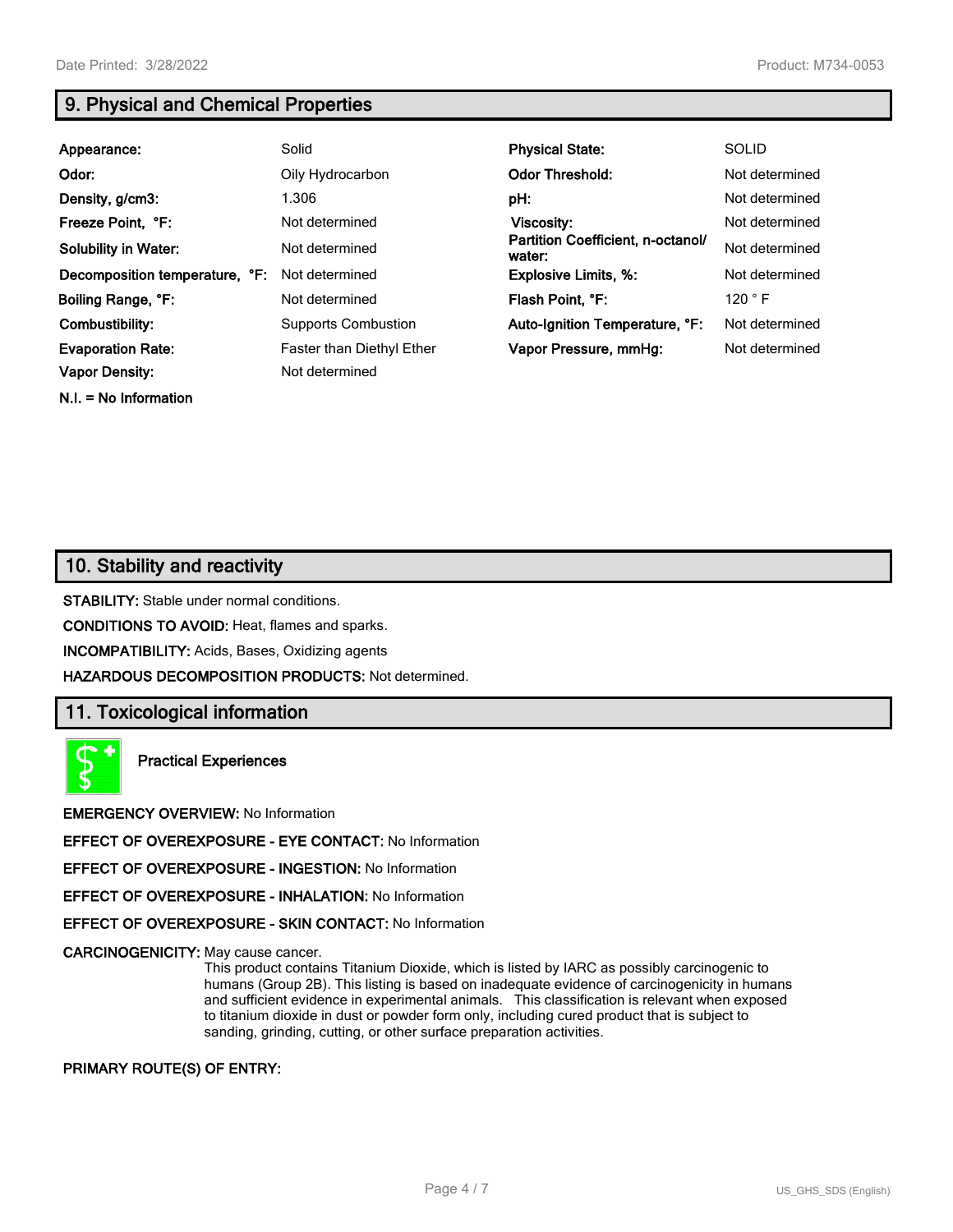### **Acute Toxicity Values**

## **The acute effects of this product have not been tested. Data on individual components are tabulated below**

| CAS-No.                              | <b>Chemical Name</b>                               | Oral LD50                                               | Dermal LD50                                                           | Vapor LC50               |
|--------------------------------------|----------------------------------------------------|---------------------------------------------------------|-----------------------------------------------------------------------|--------------------------|
| 14808-60-7                           | crystalline silica                                 | >5000 mg/kg                                             | >5000 mg/kg                                                           | >20 mg/l Rat             |
| 64742-88-7                           | aliphatic petroleum distillates                    | >5000 mg/kg Rat                                         | >3000 mg/kg Rabbit                                                    | >13 mg/L Rat             |
| 64742-47-8                           | aliphatic petroleum distillates                    | >5000 mg/kg Rat                                         | >2000 mg/kg Rabbit                                                    | >13 mg/L Rat             |
| 64742-60-5                           | modified complex hydrocarbon                       | >5000 mg/kg Rat                                         | >3600 mg/kg Rabbit                                                    | >20                      |
| 68308-54-3                           | mixed glycercides                                  | >5001                                                   | >5001                                                                 | >20.1                    |
| 1309-37-1<br>8002-74-2<br>13463-67-7 | iron oxide<br>polyethylene wax<br>titanium dioxide | >10000 mg/kg Rat<br>>3750 mg/kg Rat<br>>10000 mg/kg Rat | >5000 mg/kg Rat<br>>3600 mg/kg Rabbit<br>>10000 mg/kg Rabbit >20 mg/l | $>20$ mg/l<br>$>14$ mg/l |

#### **N.I. = No Information**

## **12. Ecological information**

**ECOLOGICAL INFORMATION:** Ecological evaluation of this material has not been performed; however, do not allow the product to be released to the environment without governmental approval/permits.

## **13. Disposal Information**



**Product**

**DISPOSAL METHOD:** Waste from this material may be a listed and/or characteristic hazardous waste. Dispose of material, contaminated absorbent, container and unused contents in accordance with local, state, and federal regulations.

**STEPS TO BE TAKEN IN CASE MATERIAL IS RELEASED OR SPILLED:** Follow personal protective equipment recommendations found in Section VIII. Personal protective equipment needs must be evaluated based on information provided on this sheet and the special circumstances created by the spill including; the material spilled, the quantity of the spill, the area in which the spill occurred, and the training and the expertise of employees in the area responding to the spill. Never exceed any occupational exposure limits. Shut off ignition sources; including electrical equipment and flames. Do not allow smoking in the area. Do not allow the spilled product to enter public drainage system or open waterways.

## **14. Transport Information**

**SPECIAL TRANSPORT PRECAUTIONS:** No Information

**DOT:** NOT RESTRICTED

**IATA:** NOT RESTRICTED

**IMDG:** NOT RESTRICTED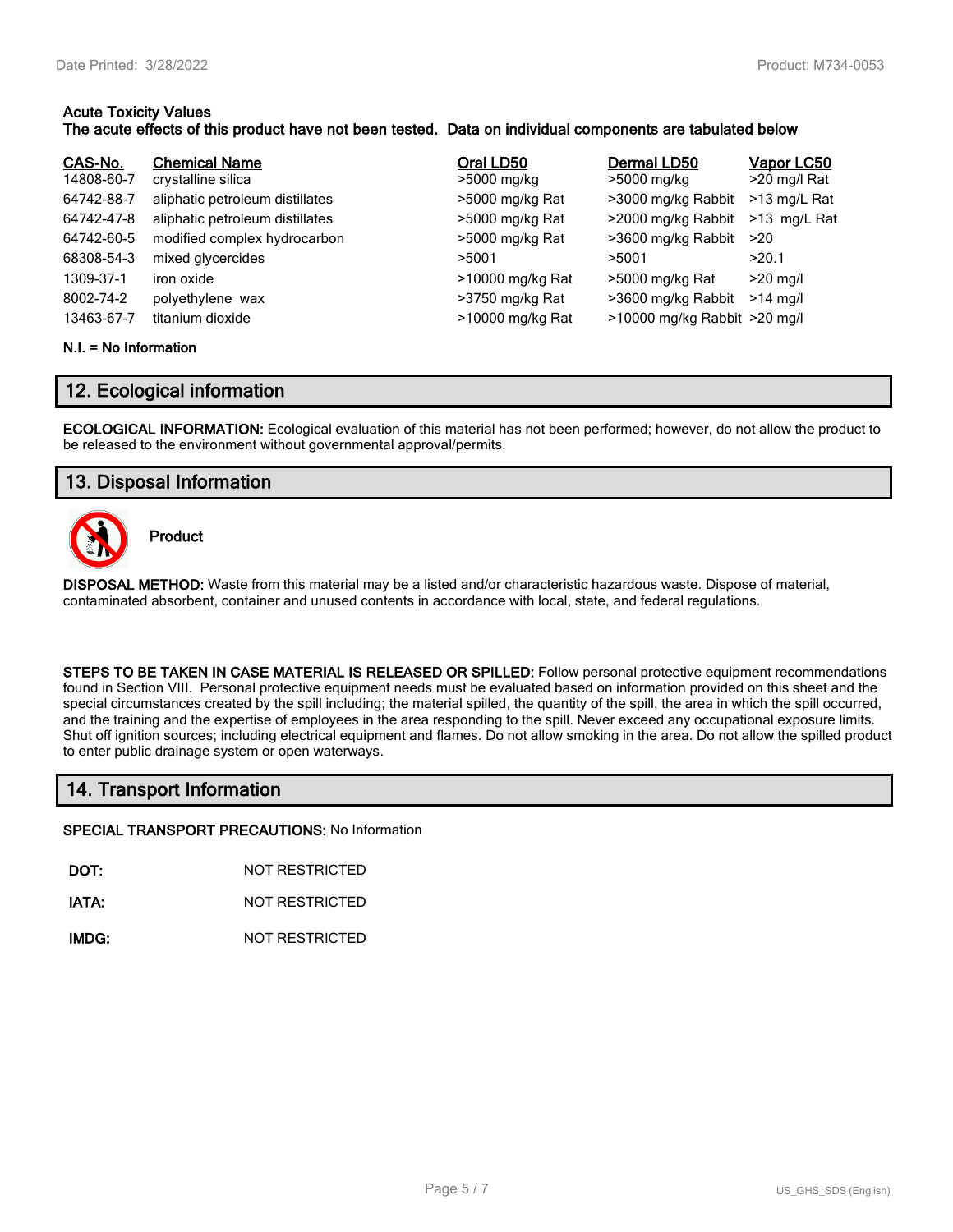# **15. Regulatory Information**

## **U.S. Federal Regulations:**

#### **CERCLA - SARA Hazard Category**

This product has been reviewed according to the EPA 'Hazard Categories' promulgated under Sections 311 and 312 of the Superfund Amendment and Reauthorization Act of 1986 (SARA Title III) and is considered, under applicable definitions, to meet the following categories:

Fire Hazard, Chronic Health Hazard

### **SARA SECTION 313**

This product contains the following substances subject to the reporting requirements of Section 313 of Title III of the Superfund Amendment and Reauthorization Act of 1986 and 40 CFR part 372:

No Sara 313 components exist in this product.

#### **TOXIC SUBSTANCES CONTROL ACT**

This product contains the following chemical substances subject to the reporting requirements of TSCA 12(B) if exported from the United States:

| <b>Chemical Name</b> | CAS-No.   |
|----------------------|-----------|
| zinc                 | 7440-66-6 |
| lead                 | 7439-92-1 |

## **U.S. State Regulations:**

#### **CALIFORNIA PROPOSITION 65**

WARNING: Cancer and Reproductive Harm - www.P65Warnings.ca.gov.

Crystalline Silica, Cancer, 40.5458% Toluene, Reproductive Harm, 0.0025%

## **16. Other Information**

| <b>Revision Date:</b>  | 7/22/2021                                                              |                                                                                                          | <b>Supersedes Date:</b> |  | 1/14/2021 |
|------------------------|------------------------------------------------------------------------|----------------------------------------------------------------------------------------------------------|-------------------------|--|-----------|
| Reason for revision:   | 09 - Physical & Chemical Information<br>11 - Toxicological Information | Substance and/or Product Properties Changed in Section(s):<br>08 - Exposure Controls/Personal Protection |                         |  |           |
| Datasheet produced by: | <b>Regulatory Department</b>                                           |                                                                                                          |                         |  |           |
| <b>HMIS Ratings:</b>   |                                                                        |                                                                                                          |                         |  |           |

| Health. | _ | . ability | ⊹activity: | Protection:<br>Damanal<br>ווסווענ |  |
|---------|---|-----------|------------|-----------------------------------|--|
|         |   |           |            |                                   |  |

#### **Volatile Organic Compounds, gr/ltr:** 392

#### **Text for GHS Hazard Statements shown in Section 3 describing each ingredient:**

| H <sub>304</sub> | May be fatal if swallowed and enters airways.                           |
|------------------|-------------------------------------------------------------------------|
| H332             | Harmful if inhaled.                                                     |
| H351             | Suspected of causing cancer.                                            |
| H372             | Causes damage to organs through prolonged or repeated exposure.         |
|                  | Icons for GHS Pictograms shown in Section 3 describing each ingredient: |